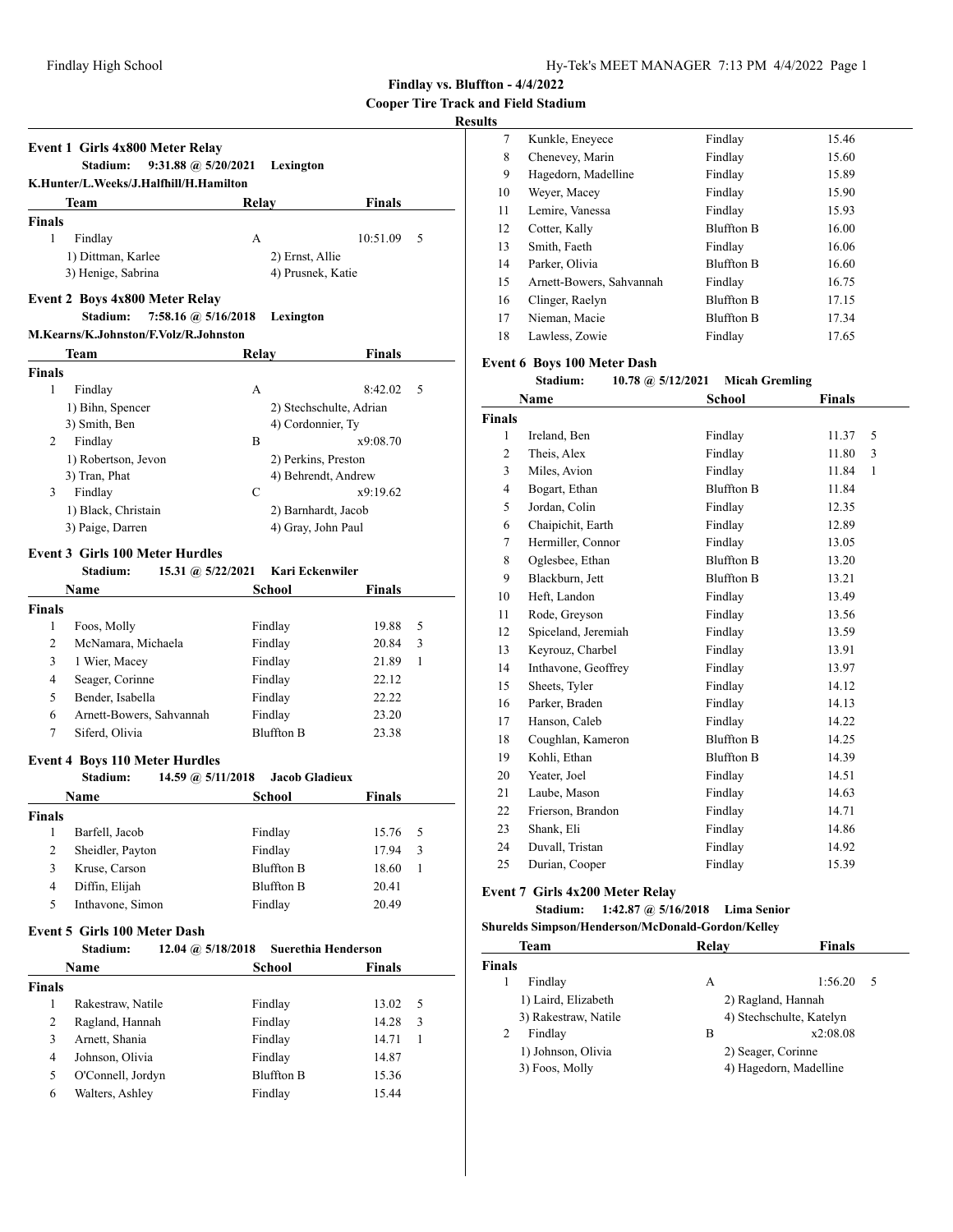**Cooper Tire Track and Field Stadium**

### **Results**

|                | Event 8 Boys 4x200 Meter Relay<br>Stadium: | 1:28.33 @ 5/15/2015 Lima Senior          |              |                          |               |             |
|----------------|--------------------------------------------|------------------------------------------|--------------|--------------------------|---------------|-------------|
|                |                                            | J.Walker/B.Mays Jr/D.Fisher/R.Stafford   |              |                          |               |             |
|                | Team                                       |                                          | Relay        |                          | <b>Finals</b> |             |
| <b>Finals</b>  |                                            |                                          |              |                          |               |             |
| 1              | Findlay                                    |                                          | A            |                          | 1:38.78       | 5           |
|                | 1) Theis, Alex                             |                                          |              | 2) Little, Reese         |               |             |
|                | 3) Miles, Avion                            |                                          |              | 4) Ireland, Ben          |               |             |
| $\overline{2}$ | Findlay                                    |                                          | B            |                          | x1:45.67      |             |
|                | 1) Rode, Greyson                           |                                          |              | 2) Reuille, Matthew      |               |             |
|                | 3) Chaipichit, Earth                       |                                          |              | 4) Johnston, Grant       |               |             |
|                | Event 9 Girls 1600 Meter Run               |                                          |              |                          |               |             |
|                | Stadium:                                   | 4:59.96 @ $5/15/2015$                    |              | <b>Haley Hess</b>        |               |             |
|                | <b>Name</b>                                |                                          |              | School                   | <b>Finals</b> |             |
| <b>Finals</b>  |                                            |                                          |              |                          |               |             |
| $\mathbf{1}$   | Seager, Colette                            |                                          |              | Findlay                  | 5:57.31       | 5           |
| $\mathbf{2}$   | Lane, Lizzy                                |                                          |              | Findlay                  | 6:00.34       | 3           |
| 3              | Cassata, Lindsey                           |                                          |              | Findlay                  | 6:04.19       | 1           |
| 4              | Clarke, Lindsay                            |                                          |              | Findlay                  | 6:09.71       |             |
| 5              | Dong, Sammie                               |                                          |              | Findlay                  | 6:50.40       |             |
| 6              | Treece, Phoebe                             |                                          |              | Findlay                  | 6:58.22       |             |
| 7              | Rader, Lauren                              |                                          |              | Findlay                  | 6:58.56       |             |
| 8              | Weissling, Kaelin                          |                                          |              | <b>Bluffton B</b>        | 7:11.74       |             |
| 9              | Cancellare, Fiona                          |                                          |              | Findlay                  | 8:01.74       |             |
|                | Event 10 Boys 1600 Meter Run               |                                          |              |                          |               |             |
|                | Stadium:                                   | 4:15.39 @ $5/18/2018$                    |              | <b>Ryan Johnston</b>     |               |             |
|                | <b>Name</b>                                |                                          |              | <b>School</b>            | <b>Finals</b> |             |
| <b>Finals</b>  |                                            |                                          |              |                          |               |             |
|                |                                            |                                          |              | Findlay                  | 5:02.72       |             |
| $\mathbf{1}$   | Barnhardt, Jacob                           |                                          |              |                          |               |             |
| 2              | Robertson, Jevon                           |                                          |              | Findlay                  | 5:07.35       |             |
| 3              | Tran, Phat                                 |                                          |              | Findlay                  | 5:09.73       |             |
| 4              | Behrendt, Andrew                           |                                          |              | Findlay                  | 5:17.76       |             |
| 5              | Gray, John Paul                            |                                          |              | Findlay                  | 5:28.13       | 5<br>3<br>1 |
|                |                                            | Event 11 Girls 4x100 Meter Relay         |              |                          |               |             |
|                | Stadium:                                   | 48.86 @ 5/14/2021                        |              | <b>Fremont Ross</b>      |               |             |
|                |                                            | B.Morrisette/N.KirkseyA.Elkins/J.Rozzell |              |                          |               |             |
|                | <b>Team</b>                                |                                          | <b>Relay</b> |                          | <b>Finals</b> |             |
|                |                                            |                                          |              |                          |               |             |
| $\mathbf{1}$   | Findlay                                    |                                          | A            |                          | 53.75         |             |
|                | 1) Laird, Elizabeth                        |                                          |              | 2) Rakestraw, Natile     |               |             |
| Finals         | 3) Ragland, Hannah                         |                                          |              | 4) Stechschulte, Katelyn |               |             |
| 2              | Findlay                                    |                                          | B            |                          | x59.25        | 5           |
|                | 1) Arnett, Shania                          |                                          |              | 2) Johnson, Olivia       |               |             |
| 3              | 3) McNamara, Michaela<br><b>Bluffton B</b> |                                          | A            | 4) Kunkle, Enevece       | 1:05.42       |             |
|                | 1) O'Connell, Jordyn                       |                                          |              | 2) Parker, Olivia        |               |             |

| <b>Event 12 Boys 4x100 Meter Relay</b> |                                 |                  |           |  |
|----------------------------------------|---------------------------------|------------------|-----------|--|
|                                        | Stadium: $42.91\ (a) 5/15/2019$ | Mansfield Senior |           |  |
| C.Ellerbe/A.Huguely/A.Grose/A.Grose    |                                 |                  |           |  |
| Team                                   | Relay                           |                  | Finals    |  |
| Finals                                 |                                 |                  |           |  |
| ה מוח                                  |                                 |                  | $\sim$ 00 |  |

|   | <b>Bluffton B</b>      | А | 52.03                | 5 |
|---|------------------------|---|----------------------|---|
|   | 1) Kruse, Carson       |   | 2) Blackburn, Jett   |   |
|   | 3) Kohli, Ethan        |   | 4) Coughlan, Kameron |   |
| 2 | Findlay                | В | x53.93               |   |
|   | 1) Rode, Greyson       |   | 2) Chaipichit, Earth |   |
|   | 3) Frierson, Brandon   |   | 4) Hermiller, Connor |   |
| 3 | Findlay                | C | x53.98               |   |
|   | 1) Inthavone, Geoffrey |   | 2) Inthavone, Simon  |   |
|   | 3) Hanson, Caleb       |   | 4) Sheets, Tyler     |   |
|   | Findlay                | А | <b>DNF</b>           |   |
|   | 1) Theis, Alex         |   | 2) Little, Reese     |   |
|   | 3) Moore, Israel       |   | 4) Miles, Avion      |   |

# **Event 13 Girls 400 Meter Dash**

|               | рисне то знать тоо втеме разн |                  |                     |               |     |
|---------------|-------------------------------|------------------|---------------------|---------------|-----|
|               | Stadium:                      | 56.87 @ 5/9/2018 | Suerethia Henderson |               |     |
|               | <b>Name</b>                   |                  | School              | <b>Finals</b> |     |
| <b>Finals</b> |                               |                  |                     |               |     |
|               | Dittman, Karlee               |                  | Findlay             | 1:06.06       | - 5 |
| 2             | Zaciewski, Lilly              |                  | Findlay             | 1:07.57       | 3   |
| 3             | Prusnek, Katie                |                  | Findlay             | 1:07.70       | 1   |
| 4             | Bihn, Amber                   |                  | Findlay             | 1:10.28       |     |
| 5             | Smith, Faeth                  |                  | Findlay             | 1:17.55       |     |

# **Event 14 Boys 400 Meter Dash**

# **Stadium: 49.00 @ 5/15/2015 Rico Stafford**

| 5 |
|---|
| 3 |
| 1 |
|   |
|   |
|   |
|   |

## **Event 15 Girls 300 Meter Hurdles**

**Stadium: 45.01 @ 5/15/2015 Grace Winckowski**

|               | <b>Name</b>        | School  | <b>Finals</b>     |
|---------------|--------------------|---------|-------------------|
| <b>Finals</b> |                    |         |                   |
|               | Ernst, Allie       | Findlay | 55.52<br>- 5      |
|               | McNamara, Michaela | Findlay | $1:06.52 \quad 3$ |

# **Event 16 Boys 300 Meter Hurdles**

**Stadium: 38.16 @ 5/18/2018 Hudson McDaniel**

|               | Name             | School            | <b>Finals</b> |
|---------------|------------------|-------------------|---------------|
| <b>Finals</b> |                  |                   |               |
|               | Bihn, Spencer    | Findlay           | 44.23<br>- 5  |
| 2             | Kruse, Carson    | <b>Bluffton B</b> | 46.63<br>3    |
| 3             | Sheidler, Payton | Findlay           | 48.96         |
| 4             | Diffin, Elijah   | <b>Bluffton B</b> | 49.04         |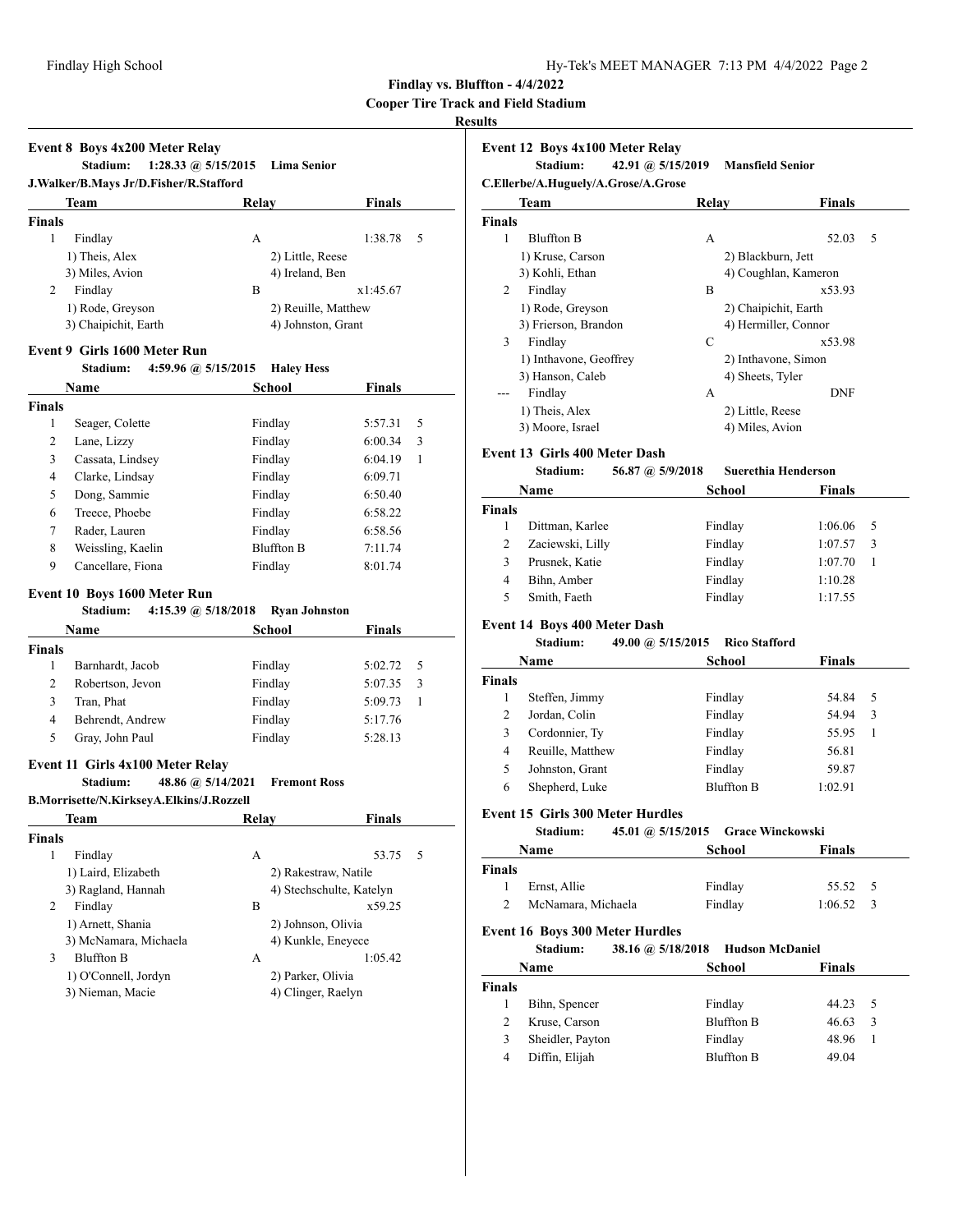**Cooper Tire Track and Field Stadium**

# **Results**

| Event 17 Girls 800 Meter Run<br>2:14.38 @ 4/13/2021 Alexa Fortman<br><b>Stadium:</b> |                   |                   |              |  |
|--------------------------------------------------------------------------------------|-------------------|-------------------|--------------|--|
| School<br><b>Finals</b><br>Name                                                      |                   |                   |              |  |
| <b>Finals</b>                                                                        |                   |                   |              |  |
| 1                                                                                    | Seager, Colette   | Findlay           | 2:40.64<br>5 |  |
| 2                                                                                    | Cassata, Lindsey  | Findlay           | 3<br>2:41.11 |  |
| 3                                                                                    | Lane, Lizzy       | Findlay           | 2:42.63<br>1 |  |
| 4                                                                                    | Clarke, Lindsay   | Findlay           | 2:58.05      |  |
| 5                                                                                    | Dong, Sammie      | Findlay           | 3:09.45      |  |
| 6                                                                                    | Rader, Lauren     | Findlay           | 3:09.64      |  |
| 7                                                                                    | Weissling, Kaelin | <b>Bluffton B</b> | 3:21.15      |  |
| 8                                                                                    | Cancellare, Fiona | Findlay           | 3:40.21      |  |
| 9                                                                                    | Kauffman, Greta   | <b>Bluffton B</b> | 3:54.58      |  |

# **Event 18 Boys 800 Meter Run**

|                | Stadium:             | 1:52.35 @ $5/11/2018$ | <b>Nathan Cousino</b> |               |   |
|----------------|----------------------|-----------------------|-----------------------|---------------|---|
|                | Name                 |                       | School                | <b>Finals</b> |   |
| <b>Finals</b>  |                      |                       |                       |               |   |
| 1              | Stechschulte, Adrian |                       | Findlay               | 2:08.11       | 5 |
| 2              | Smith, Ben           |                       | Findlay               | 2:13.43       | 3 |
| 3              | Perkins, Preston     |                       | Findlay               | 2:18.67       | 1 |
| $\overline{4}$ | Barnhardt, Jacob     |                       | Findlay               | 2:22.29       |   |
| 5              | Antrim, Levi         |                       | <b>Bluffton B</b>     | 2:23.13       |   |
| 6              | Jordan, Liam         |                       | <b>Bluffton B</b>     | 2:24.02       |   |
| 7              | Feasel, Justin       |                       | Findlay               | 2:24.31       |   |
| 8              | Reimer, Adam         |                       | Findlay               | 2:26.34       |   |
| 9              | Swann, Nick          |                       | Findlay               | 2:31.11       |   |
| 10             | Hernandez, Santi     |                       | Findlay               | 2:32.36       |   |

# **Event 19 Girls 200 Meter Dash**

|        | Stadium:                 | 24.55 @ 5/16/2018 | Suerethia Henderson |        |   |
|--------|--------------------------|-------------------|---------------------|--------|---|
|        | Name                     |                   | School              | Finals |   |
| Finals |                          |                   |                     |        |   |
| 1      | Ragland, Hannah          |                   | Findlay             | 30.92  | 5 |
| 2      | Arnett, Shania           |                   | Findlay             | 32.23  | 3 |
| 3      | Rakestraw, Natile        |                   | Findlay             | 32.41  | 1 |
| 4      | O'Connell, Jordyn        |                   | Bluffton B          | 32.55  |   |
| 5      | Lemire, Vanessa          |                   | Findlay             | 32.90  |   |
| 6      | Hagedorn, Madelline      |                   | Findlay             | 33.46  |   |
| 7      | Chenevey, Marin          |                   | Findlay             | 33.92  |   |
| 8      | Parker, Olivia           |                   | Bluffton B          | 35.23  |   |
| 9      | Myers, Sidney            |                   | Findlay             | 35.80  |   |
| 10     | Arnett-Bowers, Sahvannah |                   | Findlay             | 36.16  |   |
| 11     | Bender, Isabella         |                   | Findlay             | 36.27  |   |
| 12     | Wever, Macey             |                   | Findlay             | 36.38  |   |
| 13     | Nieman, Macie            |                   | Bluffton B          | 36.44  |   |
| 14     | Clinger, Raelyn          |                   | Bluffton B          | 36.82  |   |
| 15     | Lawless, Zowie           |                   | Findlay             | 43.61  |   |
|        |                          |                   |                     |        |   |

# **Event 20 Boys 200 Meter Dash**

|               | Stadium:      | 21.85 @ 5/20/2017 Mason Warnimont |                   |               |               |  |
|---------------|---------------|-----------------------------------|-------------------|---------------|---------------|--|
|               | Name          |                                   | School            | <b>Finals</b> |               |  |
| <b>Finals</b> |               |                                   |                   |               |               |  |
|               | Ireland, Ben  |                                   | Findlay           | 23.42 5       |               |  |
|               | Bogart, Ethan |                                   | <b>Bluffton B</b> | 24.32         | $\mathcal{R}$ |  |

| L.J |                     |                   |            |
|-----|---------------------|-------------------|------------|
| 3   | Barfell, Jacob      | Findlay           | 24.44<br>1 |
| 4   | Little, Reese       | Findlay           | 24.94      |
| 5   | Moore, Israel       | Findlay           | 25.25      |
| 6   | Hermiller, Connor   | Findlay           | 26.03      |
| 7   | Jordan, Colin       | Findlay           | 26.58      |
| 8   | Chaipichit, Earth   | Findlay           | 26.61      |
| 9   | Oglesbee, Ethan     | <b>Bluffton B</b> | 26.98      |
| 10  | Blackburn, Jett     | <b>Bluffton B</b> | 27.19      |
| 11  | Rode, Greyson       | Findlay           | 27.94      |
| 12  | Parker, Braden      | Findlay           | 28.54      |
| 13  | Keyrouz, Charbel    | Findlay           | 28.72      |
| 14  | Inthavone, Simon    | Findlay           | 28.84      |
| 15  | Hanson, Caleb       | Findlay           | 29.52      |
| 16  | Kohli, Ethan        | <b>Bluffton B</b> | 29.70      |
| 17  | Frierson, Brandon   | Findlay           | 29.80      |
| 18  | Shepherd, Luke      | <b>Bluffton B</b> | 29.92      |
| 19  | Sheets, Tyler       | Findlay           | 29.97      |
| 20  | Coughlan, Kameron   | <b>Bluffton B</b> | 30.03      |
| 21  | Inthavone, Geoffrey | Findlay           | 30.31      |
|     |                     |                   |            |

# **Event 21 Girls 3200 Meter Run**

|  | Stadium: $11:14.50 \ (a) \ \frac{5}{17/2019}$ | <b>Halle Hamilton</b> |
|--|-----------------------------------------------|-----------------------|
|--|-----------------------------------------------|-----------------------|

| Name                     | School  | <b>Finals</b>   |
|--------------------------|---------|-----------------|
| <b>Finals</b>            |         |                 |
| Henige, Sabrina          | Findlay | 15:08:49<br>- 5 |
| $E = 133 B$ $3300 M + D$ |         |                 |

# **Event 22 Boys 3200 Meter Run**

| Stadium: | $9:28.16 \; \textcircled{a} \; 5/17/2019$ | <b>Mhalicki Bronson</b> |
|----------|-------------------------------------------|-------------------------|
|----------|-------------------------------------------|-------------------------|

| Name                |                     | School  | <b>Finals</b>  |
|---------------------|---------------------|---------|----------------|
| <b>Finals</b>       |                     |         |                |
|                     | Black, Christain    | Findlay | $11:21.07$ 5   |
| 2                   | Paige, Darren       | Findlay | 11:28.01<br>-3 |
| $\qquad \qquad - -$ | Spiceland, Jeremiah | Findlay | <b>DNF</b>     |

# **Event 23 Girls 4x400 Meter Relay**

# **Stadium: 4:01.94 @ 5/17/2019 Madison Comprehensive**

|               | Team                                                                                        | Relay                             | <b>Finals</b>            |
|---------------|---------------------------------------------------------------------------------------------|-----------------------------------|--------------------------|
| <b>Finals</b> |                                                                                             |                                   |                          |
| 1             | Findlay                                                                                     | А                                 | 4:39.58<br>5             |
|               | 1) Dittman, Karlee                                                                          |                                   | 2) Stechschulte, Katelyn |
|               | 3) Prusnek, Katie                                                                           |                                   | 4) Laird, Elizabeth      |
| 2             | Findlay                                                                                     | B                                 | x4:50.37                 |
|               | 1) Ernst, Allie                                                                             | 2) Bihn, Amber                    |                          |
|               | 3) Seager, Corinne                                                                          |                                   | 4) Zaciewski, Lilly      |
| 3             | Findlay                                                                                     | С                                 | x5:03.22                 |
|               | <b>Event 24 Boys 4x400 Meter Relay</b><br>Stadium:<br>J.Johnson/C.Jones/E.Sherman/T.Stewart | 3:21.96 @ $5/17/2019$<br>Sandusky |                          |

| Team              | Relay            | <b>Finals</b>  |
|-------------------|------------------|----------------|
| <b>Finals</b>     |                  |                |
| Findlay           | А                | 3:43.19<br>- 5 |
| 1) Little, Reese  | 2) Bihn, Spencer |                |
| 3) Barfell, Jacob | 4) Doepker, Zach |                |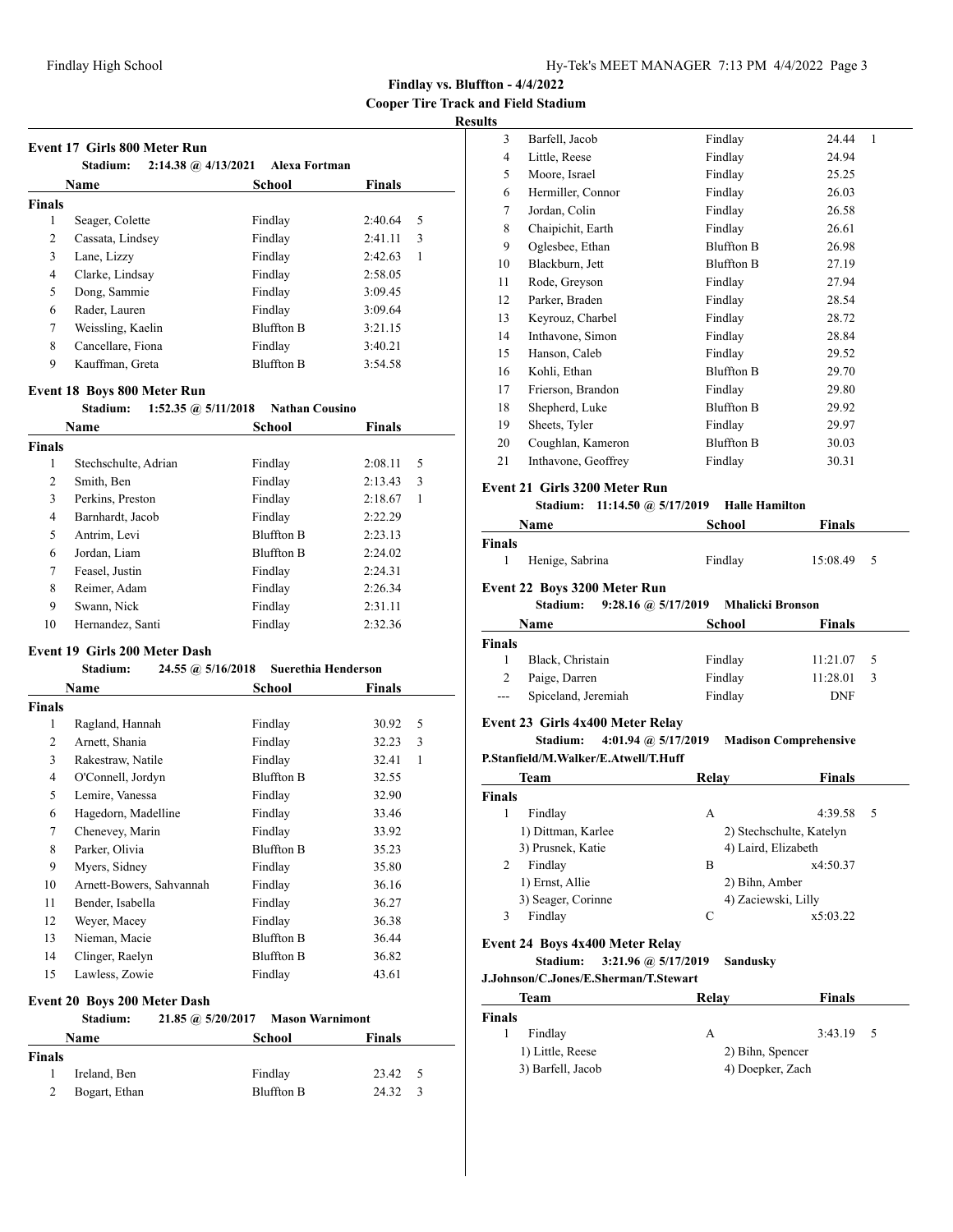### **Cooper Tire Track and Field Stadium**

### **Results**

| Team                | Relav               | <b>Finals</b>           |
|---------------------|---------------------|-------------------------|
| Findlay<br>2        | В                   | x3:57.84                |
| 1) Steffen, Jimmy   |                     | 2) Stechschulte, Adrian |
| 3) Robertson, Jevon | 4) Reuille, Matthew |                         |
| 3<br>Findlay        | С                   | x3:59.18                |
| 1) Paige, Darren    |                     | 2) Johnston, Grant      |
| 3) Smith, Ben       | 4) Reimer, Adam     |                         |
| Findlay<br>4        | D                   | x4:07.42                |

### **Event 25 Girls Discus Throw**

| Stadium: | 165-08 @ $5/20/2017$ | <b>Molly Leppelmeier</b> |
|----------|----------------------|--------------------------|
|----------|----------------------|--------------------------|

|                  | School      | <b>Finals</b> |    |
|------------------|-------------|---------------|----|
|                  |             |               |    |
| Nichols, Brianna | Findlay     | 122-08        | -5 |
| Hall, McKenna    | Findlay     | $117 - 02.50$ | 3  |
| Kemp, Taushee    | Findlay     | 54-06         |    |
| Haas, Ellie      | Findlay     | 54-04.50      |    |
| Walters, Ashley  | Findlay     | $43 - 09$     |    |
|                  | <b>Name</b> |               |    |

### **Event 26 Boys Discus Throw**

| Stadium: |  | 176-01 @ $5/20/2016$ | <b>Shae Watkins</b> |
|----------|--|----------------------|---------------------|
|----------|--|----------------------|---------------------|

| Name<br>School |                     | Finals            |             |  |
|----------------|---------------------|-------------------|-------------|--|
| <b>Finals</b>  |                     |                   |             |  |
| 1              | Marquis, Hunter     | Findlay           | 5<br>116-02 |  |
| $\overline{2}$ | Keckler II, Matthew | Findlay           | 3<br>109-08 |  |
| 3              | Howard, Trent       | Bluffton B        | 1<br>97-03  |  |
| 4              | Crutcher, Rahzik    | Findlay           | 94-02       |  |
| 5              | Barnes, Cole        | Findlay           | 93-08       |  |
| 6              | Scherger, Austin    | <b>Bluffton B</b> | 88-07       |  |
| 7              | Diller, Xavier      | <b>Bluffton B</b> | 86-10       |  |
| 8              | Scherger, Braylin   | Bluffton B        | 82-09       |  |
| 9              | Smith, Ian          | Findlay           | 72-01       |  |
| 10             | Eiden, Marco        | <b>Bluffton B</b> | $71-04$     |  |
| 11             | Rose, Christain     | Findlay           | $69-10$     |  |
| 12             | Schroeder, Caleb    | Findlay           | 67-00       |  |
| 13             | Gomez, Jesse        | Findlay           | 61-04       |  |
| 14             | Connor, Joey        | Findlay           | 58-03       |  |
| 15             | 2 Adkin, Zachary    | Findlay           | 53-01       |  |
| 16             | Reddish, Adam       | Findlay           | 0.75        |  |

### **Event 27 Girls High Jump**

|               | Stadium:                       | 5-06 @ 5/4/2018      | <b>Julia Smith</b> |               |   |
|---------------|--------------------------------|----------------------|--------------------|---------------|---|
|               | Name                           |                      | School             | <b>Finals</b> |   |
| <b>Finals</b> |                                |                      |                    |               |   |
| 1             | Barfell, Jocelyn               |                      | Findlay            | $4 - 04.00$   | 5 |
| 2             | Myers, Sidney                  |                      | Findlay            | $4 - 02.00$   | 3 |
| 3             | Caton, Emmy                    |                      | Findlay            | $J4-02.00$    | 1 |
| 4             | Siferd, Olivia                 |                      | <b>Bluffton B</b>  | $4 - 00.00$   |   |
|               | <b>Event 28 Boys High Jump</b> |                      |                    |               |   |
|               | Stadium:                       | $6-06$ @ $4/19/2013$ | <b>Tyler Brown</b> |               |   |
|               | <b>Name</b>                    |                      | School             | <b>Finals</b> |   |
| <b>Finals</b> |                                |                      |                    |               |   |
| 1             | Boblitt, Trey                  |                      | <b>Bluffton B</b>  | $6 - 00.00$   | 5 |
| 2             | Doepker, Zach                  |                      | Findlay            | $5 - 10.00$   | 3 |
|               |                                |                      |                    |               |   |

| 4             | Robertson, Jevon                 | Findlay               | $5-00.00$     |
|---------------|----------------------------------|-----------------------|---------------|
|               | <b>Event 29 Girls Long Jump</b>  |                       |               |
|               | 18-00.50 @ 5/11/2018<br>Stadium: | <b>Mariah Hopings</b> |               |
|               | Name                             | School                | Finals        |
| <b>Finals</b> |                                  |                       |               |
| 1             | Stechschulte, Katelyn            | Findlay               | 15-06.00<br>5 |
| 2             | May, Makayla                     | Findlay               | 13-09.00<br>2 |
| 2             | Laird, Elizabeth                 | Findlay               | 13-09.00<br>2 |
| 4             | Eachus, Riley                    | <b>Bluffton B</b>     | 13-07.50      |
| 5             | Kunkle, Eneyece                  | Findlay               | 13-07.00      |
| 6             | Caton, Emmy                      | Findlay               | 12-11.50      |
|               | <b>Event 30 Boys Long Jump</b>   |                       |               |

3 Lovell, Wyatt Bluffton B 5-08.00 1

#### **Stadium: 23-05.50 @ 5/16/2018 Tevin Stewart**

|               | Name                | School  | <b>Finals</b>       |
|---------------|---------------------|---------|---------------------|
| <b>Finals</b> |                     |         |                     |
|               | Doepker, Zach       | Findlay | $20 - 05.50$<br>- 5 |
|               | Miles, Avion        | Findlay | 19-11.00<br>3       |
| 3             | Moore, Israel       | Findlay | 17-01.00            |
| 4             | Inthavone, Geoffrey | Findlay | 14-01.50            |

# **Event 31 Girls Shot Put**

# **Stadium: 49-08 @ 5/18/2017 Molly Leppelmeier**

|               | <b>Name</b>      | School  | <b>Finals</b>  |  |
|---------------|------------------|---------|----------------|--|
| <b>Finals</b> |                  |         |                |  |
|               | Nichols, Brianna | Findlay | 38-05.00<br>-5 |  |
| 2             | Hall, McKenna    | Findlay | 35-08.00<br>3  |  |
| 3             | Walters, Ashley  | Findlay | 20-10.00       |  |
| 4             | Haas, Ellie      | Findlay | 19-10.00       |  |

# **Event 32 Boys Shot Put**

# **Stadium: 56-02.50 @ 5/17/2019 Trey Leroux**

|                | Name                | <b>School</b>     | Finals   |   |
|----------------|---------------------|-------------------|----------|---|
| <b>Finals</b>  |                     |                   |          |   |
| 1              | Crutcher, Rahzik    | Findlay           | 42-05.00 | 5 |
| $\overline{c}$ | Marquis, Hunter     | Findlay           | 39-09.00 | 3 |
| 3              | Keckler II, Matthew | Findlay           | 35-04.00 | 1 |
| 4              | Schroeder, Caleb    | Findlay           | 33-08.00 |   |
| 5              | Scherger, Braylin   | Bluffton B        | 32-11.00 |   |
| 6              | Reddish, Adam       | Findlay           | 32-09.00 |   |
| 7              | Howard, Trent       | <b>Bluffton B</b> | 32-05.00 |   |
| 8              | Barnes, Cole        | Findlay           | 32-04.00 |   |
| 9              | Smith, Ian          | Findlay           | 31-01.00 |   |
| 10             | Eiden, Marco        | <b>Bluffton B</b> | 30-08.00 |   |
| 11             | Scherger, Austin    | Bluffton B        | 30-04.00 |   |
| 12             | Diller, Xavier      | <b>Bluffton B</b> | 28-10.00 |   |
| 13             | Connor, Joey        | Findlay           | 28-00.00 |   |
| 14             | Rose, Christain     | Findlay           | 27-09.00 |   |
| 15             | Gomez, Jesse        | Findlay           | 27-02.00 |   |
| 16             | 2 Adkin, Zachary    | Findlay           | 23-06.00 |   |